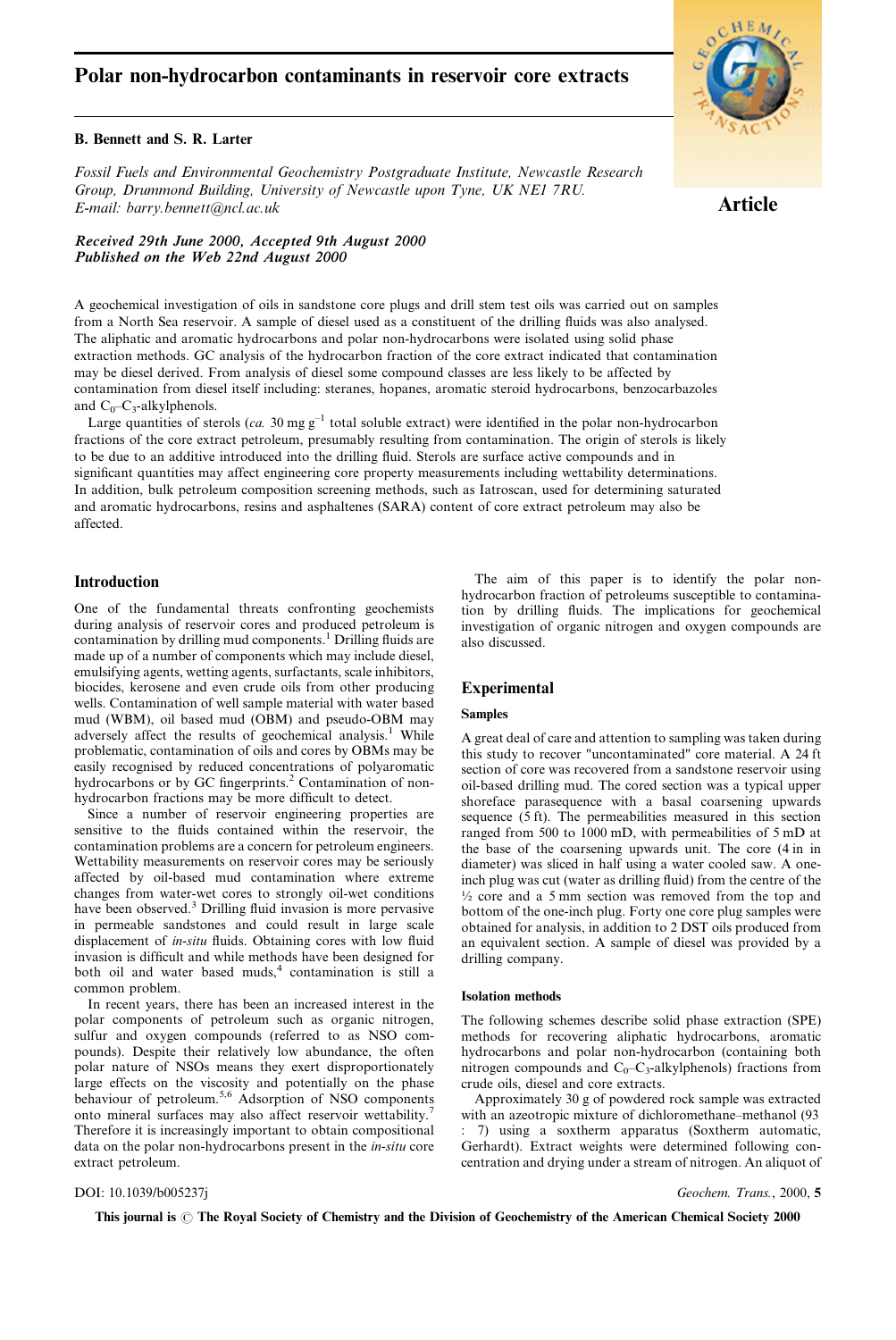the extract (ca. 80 mg) was dissolved in  $CH<sub>2</sub>Cl<sub>2</sub>$  and transferred to a Florisil SPE cartridge (Jones Chromatography, UK). The hydrocarbon and polar non-hydrocarbon containing fractions were recovered in  $CH_2Cl_2$  (5 ml) and the solvent evaporated under a stream of nitrogen gas. The extract was re-dissolved in n-hexane (agitated via sonication) and transferred to a C18 non-endcapped SPE cartridge (Jones Chromatography, UK). The separation of crude oil and diesel into hydrocarbons and polar non-hydrocarbons is also carried out using C18 nonendcapped SPE. The aliphatic and aromatic hydrocarbon fractions were recovered in *n*-hexane  $(5 \text{ ml})$ . Meanwhile, the polar non-hydrocarbon containing fraction was recovered in  $CH_2Cl_2$  (5 ml). Prior to GC-MS analysis N-phenylcarbazole was added to the  $CH_2Cl_2$  fraction to allow quantification of organic nitrogen compounds. The separation of hydrocarbons into aliphatic and aromatic hydrocarbon fractions was carried out using silver nitrate-silica SPE.<sup>8</sup> Prior to separation of the hydrocarbon fraction an appropriate quantity of standard (squalane and  $1,1$ -binaphthyl) was added for quantification purposes. Procedural blanks were also carried out and indicated no potential contamination other than low levels of plasticizers due to the SPE cartridges. The aliphatic and aromatic hydrocarbons and nitrogen compounds were analysed by combined gas chromatography-mass spectrometry (GC-MS) in selected ion monitoring (SIM) mode.

The  $C_0-C_3$ -alkylphenols were recovered from the core extracts, oils and diesel by using the same SPE methods as that described above for the recovery of nitrogen compounds. However, 2-naphthol (quantification standard) and deuterated phenol (D6-phenol as a measure for loss of volatile phenol) standards were added to the substrates prior to separation by C18 non-endcapped SPE. The  $C_0-C_3$ -alkylphenols were analysed as trimethylsilylated derivatives of phenol hydroxy group following treatment with  $N, O$ -bis(trimethylsilyl)trifluoroacetamide (BSTFA) of the polar non-hydrocarbon fraction.<sup>9</sup>

#### Results and discussion

#### Hydrocarbons

The GC-MS analysis of aliphatic hydrocarbons isolated by the combined SPE methods from solvent extracts of reservoir sandstones is shown in Fig. 1(a). The chromatogram shows a smooth distribution of *n*-alkanes ranging from  $n-C_{12}$  to  $C_{22}$ , maximising through  $n-C_{15}$ . The *n*-alkane distribution appears typical of one affected by diesel invasion during coring activities. The n-alkane distribution from analysis of diesel is shown for comparison in Fig. 1(b). Usually, petroleum geochemists carry out investigations on biomarkers (steranes and hopanes) which elute beyond the  $n-C_{22}$  alkane and are less likely to be significantly affected by diesel contamination. Fig. 1(a) also provides a qualitative appreciation of the extent of the contamination problem with respect to the in-situ hydrocarbons. The results show that bulk petroleum composition screening methods,  $e.g.,$  Iatroscan<sup>10</sup> (saturated and aromatic hydrocarbons, resins and asphaltenes (SARA)), are likely to be influenced by contamination.

Fig. 2 shows the GC-MS distribution of aromatic hydrocarbons recovered from diesel. The naphthalenes and phenanthrenes represent abundant components of the aromatic hydrocarbons in the diesel. Concentrations of aromatic hydrocarbon were: naphthalene,  $87 \mu g g^{-1}$ ; dibenzothiophene, 121  $\mu$ g g<sup>-1</sup> and phenanthrene, 2246  $\mu$ g g<sup>-1</sup> diesel. These compounds are commonly utilised in molecular maturity parameters,<sup>11</sup> therefore in the presence of diesel the maturity values will be affected leading to erroneous maturity assessments. The mono-aromatic steroid hydrocarbons and tri-aromatic steroid hydrocarbons elute beyond the GC retention time interval typical of compounds affected by diesel derived components. Therefore molecular maturity parameters deriving from the

Geochem. Trans., 2000, 5



Fig. 1 Partial total ion chromatogram obtained during GC-MS (selected ion monitoring) analysis of the aliphatic hydrocarbons isolated from (a) core extract petroleum and (b) diesel.



**Retention time** 



mono- and tri-aromatic steroid hydrocarbons may be more reliable indicators of the maturity of in-situ oils.

#### Polar non-hydrocarbons in diesel

The polar non-hydrocarbon analysis was carried out on a sample of diesel typically employed as a drilling fluid. Alkylcarbazoles represented a significant portion of the nitrogen compound contribution to the polar fraction isolated from diesel. The GC mass chromatogram of nitrogen compounds is shown in Fig. 3. Concentrations were: carbazole, 10  $\mu$ g g<sup>-1</sup>; total methylcarbazoles, 51  $\mu$ g g<sup>-1</sup>; and total C<sub>2</sub>-carbazoles, 112  $\mu$ g g<sup>-1</sup>diesel. This can have a significant impact on geochemical interpretations of alkylcarbazoles in core extracts. However, since no benzocarbazoles were identified in the diesel, these are less likely to suffer from contamination.

GC-MS analysis of the BSTFA treated polar non-hydrocarbon fraction isolated from diesel indicated that no  $C_0-C_3$ alkylphenols were present, suggesting analyses of phenols in core extracts and petroleum are unlikely to be affected by diesel.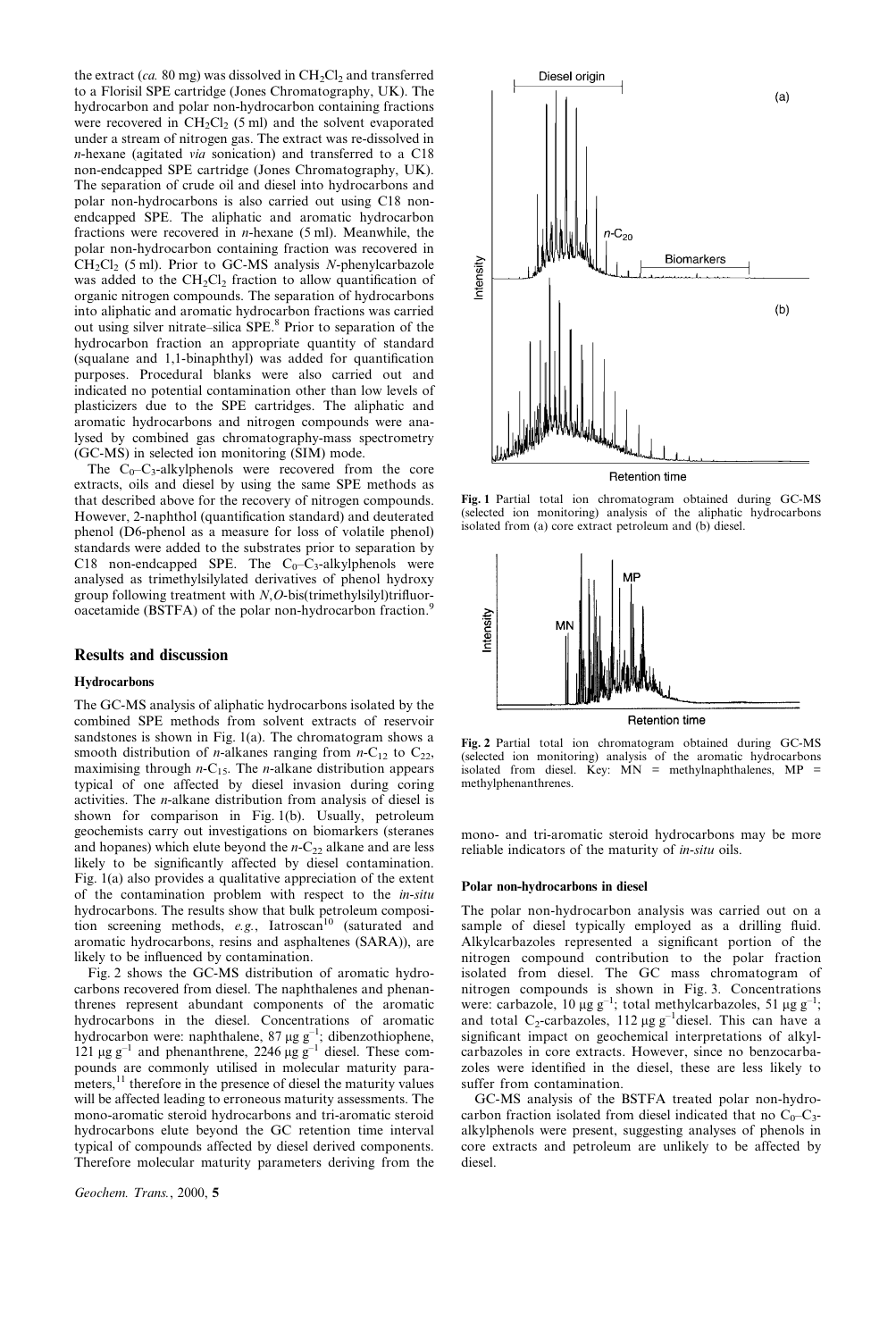

Fig. 3 Partial reconstructed mass chromatogram (summed ions m/z  $167 + 181 + 195 + 209 + 217$ ) representing C<sub>0</sub>-C<sub>3</sub>-alkylcarbazoles and benzocarbazoles isolated during C18 NEC SPE of diesel. Key: 1, carbazole; 2, 1-methylcarbazole (1-MC); 3, 3-MC; 4, 2-MC; 5, 4-MC;  $C_2$ -, $C_2$ -alkylcarbazoles;  $C_3$ -,  $C_3$ -alkylcarbazoles.

During geochemical appraisals, analysis of drilling fluid components is a pre-requisite to assess which molecular parameters are less likely to be affected by contamination. From this study, polar non-hydrocarbon compound analysis confirmed that benzocarbazoles and  $C_0-C_3$ -alkylphenols would not be contaminated, while a cautionary approach to the interpretation of alkylcarbazoles is required as drilling fluid contamination could be severe.

#### Polar non-hydrocarbons in petroleum

**Phenols.** The  $C_0-C_3$ -alkyphenols in the core extract petroleum were determined following BSTFA derivatisation. Analysis of diesel indicates no alkylphenols present and therefore contamination from this source is low risk. Fig. 4 shows the GC-MS chromatogram corresponding to the analysis of  $C_0-C_3$ -alkylphenols in core extract petroleum. The  $C_0-C_3$ -alkylphenols were quantified in core samples over a 24 ft section. In general, concentrations ranged from 2 to 1626  $\mu$ g g<sup>-1</sup> TSE for phenol and 3.05 to 1115  $\mu$ g g<sup>-1</sup> TSE for summed cresols. The corresponding produced DST oils contained  $4.5 \mu g g^{-1}$  oil of phenol and  $22 \mu g g^{-1}$  oil of summed cresols. The results indicate that much greater levels of phenol are encountered in the core extracts suggesting



Fig. 4 Partial total ion chromatogram (mass range  $m/z$  50-550) of the BSTFA derivatised polar non-hydrocarbon fraction isolated during C18 NEC SPE of core extract petroleum (see Fig. 5 for corresponding mass spectra of peaks labelled  $1-3$ ).



Fig. 5 Mass spectra of (a)  $C_{27}$ -cholesterol (labelled peak 1 in Fig. 4), (b)  $C_{28}$ -sterol (labelled peak 2 in Fig. 4) and (c)  $C_{29}$ -sterol (labelled peak 3 in Fig. 4) isolated during C18 NEC SPE of core extract petroleum.

adsorption onto reservoir minerals and partition into pore waters in the 3 phase crude oil-brine-rock system may be important processes in controlling the distribution of phenols in reservoirs.

Sterols. Further inspection of the full scan GC-MS chromatogram of the BSTFA derivatised polar non-hydrocarbon fractions indicated, however, that the  $C_0-C_3$ -alkylphenols are relatively minor components in comparison to compounds eluting towards the high boiling point region of the chromatogram (Fig. 4). The mass spectra of these components (Fig. 5) result in the identification of  $C_{27}$  (cholesterol),  $C_{28}$  and  $C_{29}$  carbon number sterols. Quantification of sterols was performed using the area in the m/z 73 fragmentation ion from sterols relative to the area in the  $m/z$  201 fragmentation ion from 2-naphthol. Vast quantities of sterols were indicated at up to  $64 \text{ mg g}^{-1}$  TSE in the permeable sandstones. The lowest sterol contents of  $0.34 \text{ mg g}^{-1}$  TSE were encountered in core samples from the base of the coarsening upwards unit, *i.e.*, the lower permeablility unit. The procedural blanks confirm sterols are not introduced during laboratory work up procedures. Sterols are usually associated with the recent environment since they are lost rapidly during diagenesis,<sup>12</sup> hence their presence in a petroleum reservoir in these samples seems to indicate a source of contamination. The most likely source is a component added to the drilling fluid.

The sterols are surface active compounds and may represent major problems for subsequent physical property measurements such as wettability. In general, the lowest measured levels of sterols were encountered in the lowest permeability unit from the base of the cored section. It seems, coarser

Geochem. Trans., 2000, 5